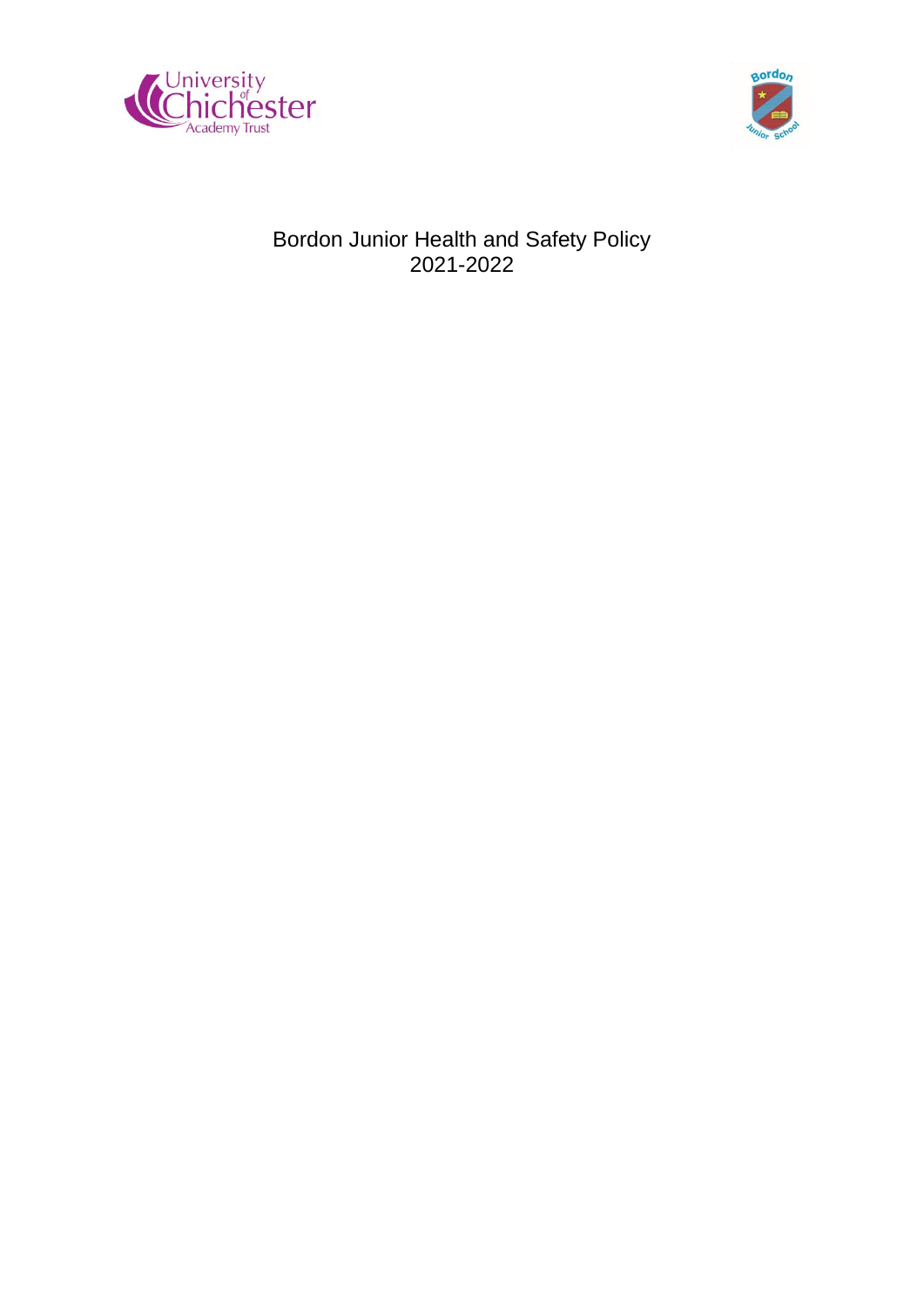| <b>Contents</b> |                                                                           |                                                                         | Page            |
|-----------------|---------------------------------------------------------------------------|-------------------------------------------------------------------------|-----------------|
|                 |                                                                           | Foreword by the Chief Executive Officer and Health and Safety Statement |                 |
|                 |                                                                           |                                                                         | 3               |
| 1               | Introduction: the legal position                                          |                                                                         |                 |
| $\mathbf{2}$    | Health and Safety at work: risks and benefits                             |                                                                         |                 |
| 3               | <b>Essential principles at the University of Chichester Academy Trust</b> |                                                                         |                 |
| 4               | <b>Leading Health and Safety</b>                                          |                                                                         |                 |
| 5               | <b>Nominated Health and Safety personnel</b>                              |                                                                         |                 |
|                 | 5.1                                                                       | <b>Health and Safety Co-ordinators</b>                                  | 5               |
|                 | 5.2                                                                       | <b>Fire Wardens</b>                                                     | $6\phantom{1}6$ |
|                 | 5.3                                                                       | <b>Risk Assessors</b>                                                   | $6\phantom{1}6$ |
|                 | 5.4                                                                       | <b>First Aiders</b>                                                     | $6\phantom{1}6$ |
|                 | 5.5                                                                       | <b>Health and Safety Officer/Adviser</b>                                | $6\phantom{1}6$ |
|                 | 5.6                                                                       | <b>Health and Safety Committee</b>                                      | 6               |
| 6               | <b>Health and Safety responsibilities</b>                                 |                                                                         |                 |
|                 | 6.1                                                                       | <b>Governing Bodies</b>                                                 | $6\phantom{1}6$ |
|                 | 6.2                                                                       | <b>Employees</b>                                                        | 7               |
| $\overline{7}$  | Assessment and Review: monitoring and reporting                           |                                                                         | 7               |
| 8               | <b>Health and Safety Guidance</b>                                         |                                                                         | 8               |
| 9               | Managing health and well-being                                            |                                                                         |                 |
| 10              | <b>Absence monitoring</b>                                                 |                                                                         |                 |
| 11              | <b>Further information and support</b>                                    |                                                                         | 8<br>8          |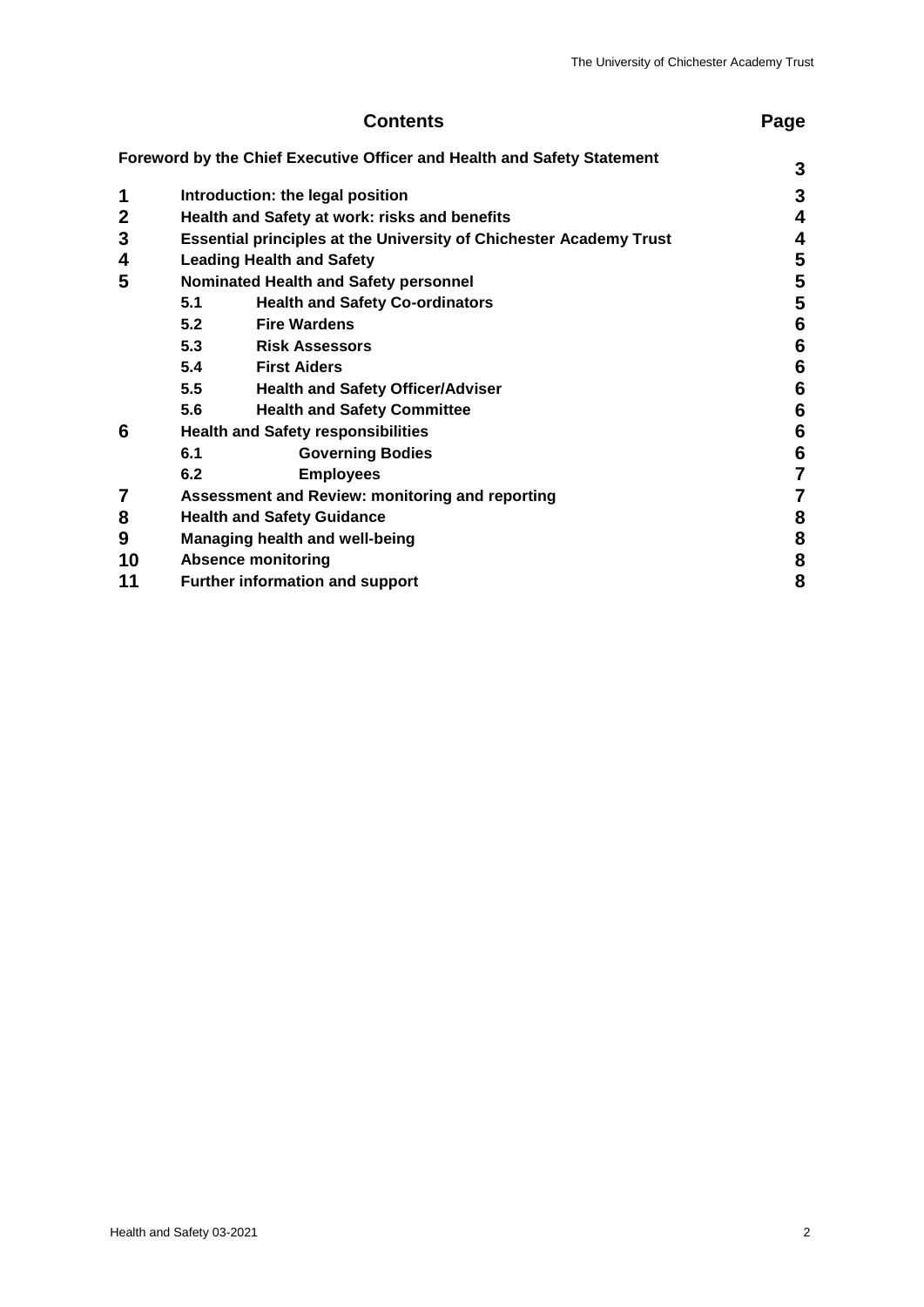## **Foreword**

"This statement of the University of Chichester Academy Trust's Health and Safety Policy towards the conduct of its activities, reaffirms the intent of the Trust and its Board to conduct its affairs with all due regard for the health and safety of staff, pupils, parents and visitors. It is concerned with the protection of everyone who is lawfully on Trust property who may be affected by its activities and seeks through clearly defined responsibilities to achieve the highest standard of health and safety that is reasonably practicable. This Health and Safety Policy imposes a duty on all of us to take care of our own health and safety and those who may be affected by our activities. I ask every one of you to think constantly about how you can improve the health and safety impacts of your work as well as that of your colleagues and pupils. Please give the Policy your total and active support."

Sue Samson CEO

## **Health and Safety Statement**

The Trust's Board recognises its responsibilities under the relevant Health, Safety and Environmental legislation, in particular the Health and Safety at Work etc Act 1974, The Management of Health and Safety at Work Regulations 1999 and all other relevant statutory regulations. The Trust is committed both as an employer and as a provider of education to the provision of a safe and healthy working environment for members of staff, pupils, parents and visitors. In furtherance of this Policy, the Board through its Local Governing Bodies will, so far as is reasonably practicable, provide:

- Processes to identify hazards and assess risks through recognised risk control systems.
- Clear policies, guidance and procedures to support the Health and Safety Policy.
- Safe premises, plant, equipment and systems of work.
- Adequate facilities, protective equipment and clothing to enable articles and substances to be used, transported, handled and stored safely.
- Such information, instruction and supervision as are necessary to ensure the health and safety of staff and pupils and visitors.
- Appropriate arrangements for consultation with staff and union representatives on measures for achieving agreed health and safety performance.

The Board considers issues of health and safety to be of the highest importance and priority and seeks to maintain commitment to continuous improvement and awareness. The Board also undertakes, through its Local Governing Bodies, to ensure that staff and pupils are consulted and involved in all areas of health and safety.

While recognising its own legal responsibilities in the matter of health and safety at work, the Board requires all staff, pupils, parents and visitors to act safely and to co-operate in meeting these obligations. The Board believes that health and safety at work is the responsibility of all. It will encourage employees to take an active role in ensuring that a safe working environment is maintained.

This policy will be reviewed as appropriate by the Trust, taking into account any new legislation or practices that may affect this document.

## **1. Introduction: The legal position**

The concept that employees should be safe at work is not a recent phenomenon. Legislation was developed in the 1970s to streamline the many different statutes governing safety issues making management responsible for the provision and maintenance of adequate standards and policies. Although there are many different statutes governing safety issues, health and safety is not only governed by legislation. Under what is known as 'common law' all employers have a duty of care imposed on them to protect their employees. There is also a term implied into all employment contracts requiring employees to comply with the Trust's health and safety policies and guidelines.

The legislation relating to health and safety is extensive. One of the most important statutes is the Health and Safety at Work etc Act 1974 (HSWA). All work places are covered by this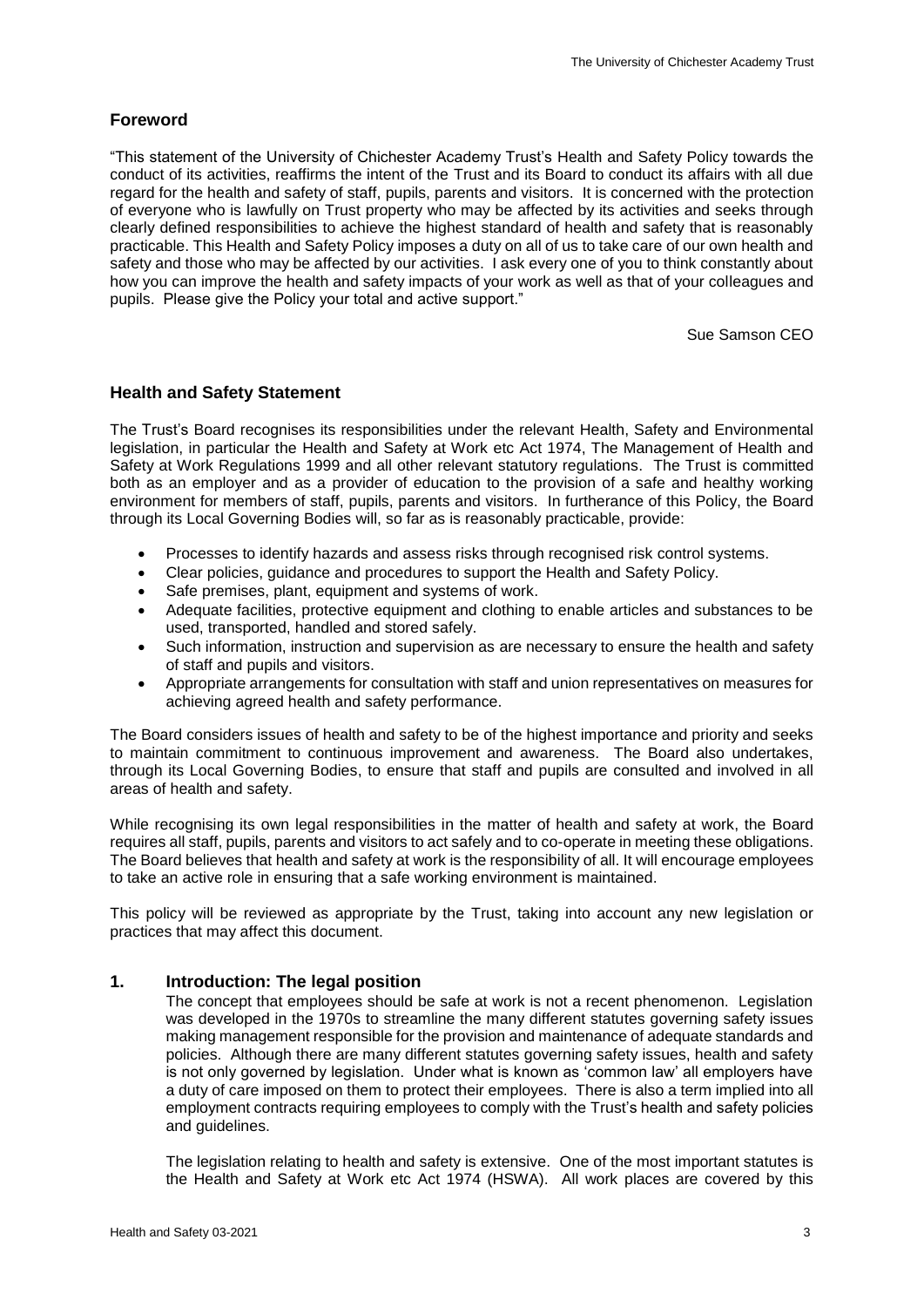legislation which states that an employer must do everything reasonably practicable to provide a safe and healthy workplace with adequate welfare facilities. HASAWA has been supported and extended by various sets of regulations, codes of practice and guidance, all of which deal with various aspects of health and safety.

The organisation and management of health and safety is a corporate responsibility and failure to comply with health and safety requirements can have serious consequences – for the Trust, the Board, Governing Bodies and individuals. Health and safety law states that organisations must provide a written health and safety policy; assess risks to staff, pupils, partners, stakeholders and any other people who could be affected by the activities of the Trust; arrange for the effective planning, organisation, control, monitoring and review of preventive and protective measures; ensure that staff and pupils have access to competent health and safety advice; and consult staff about their risks at work and current preventive and protective measures. Responsibility for Health and Safety is delegated to academies in the Scheme of Delegation.

## **2. Health and safety at work: risks and benefits**

Addressing health and safety should not be seen as a regulatory burden: it offers significant opportunities. Benefits include:

- Reduced costs and reduced risks accidents are fewer, the threat of legal action is lessened, employee absence and turnover rates are lower.
- Improved standing among collaborative partners and suppliers.
- A better reputation for corporate responsibility among pupils and members of the community.
- Increased productivity employees and pupils are healthier, happier and better motivated.

## **3. Essential principles**

It is the policy of the Trust to comply with the legal obligations outlined in HASAWA, the Management of Health and Safety at Work Regulations 1999 and any other relevant statutory provisions by delegating to school Governing Bodies the responsibility for ensuring:

- The provision of a safe and healthy working environment with adequate facilities and arrangements for welfare.
- Physical equipment and structures are maintained to be intrinsically safe and without risks – including the means for accessing the workplace and exiting from it.
- Information, instruction, supervision and training are provided to ensure safety by competent personnel. Prescribed information will also be supplied to non-employees e.g. visitors and contractors, about any work that might affect their health and safety.
- Procedures are drawn up and reviewed for the safe use of equipment, safe systems of work, and the safe use, handling and storage of materials.
- Training is provided and reviewed for employees and for those appointed as health and safety co-ordinators/fire wardens/risk assessors/first aiders.
- The provision and use of protective clothing and equipment where necessary.
- That medical advice is available where needed.
- Arrangements are put in place for the periodic inspection of work places and methods of working and the monitoring of any corrective action necessary.
- Arrangements are in place to ensure that consultation is facilitated between management and employee representatives.
- Sufficient time and other resources are given to employees with health and safety duties to allow them to discharge these duties effectively.

The Trust's Health and Safety Policy will evolve over time, e.g. in the light of major organisational changes such as restructuring or a significant acquisition.

#### **4. Leading Health and Safety**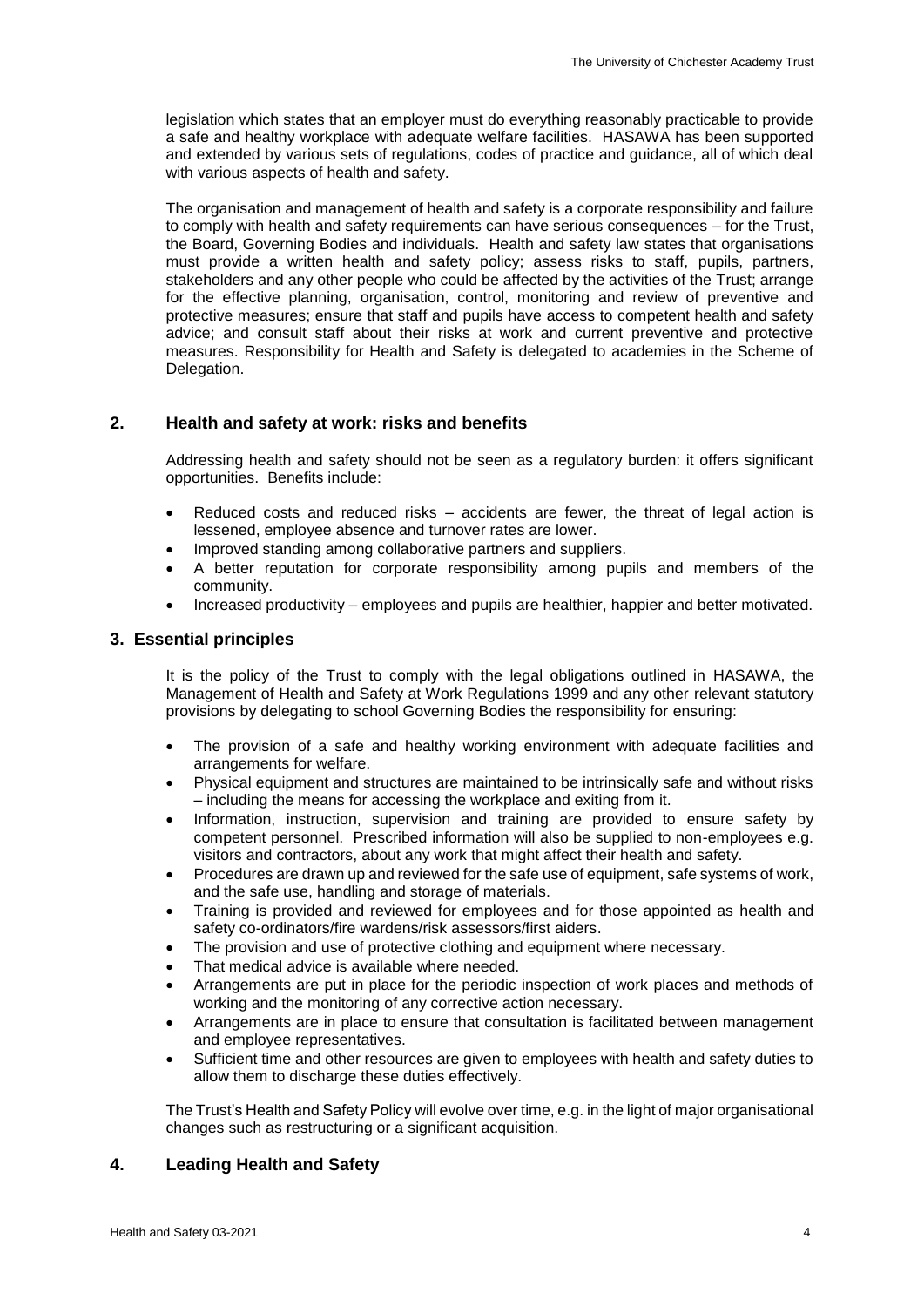The Trust expects Local Governing Bodies to ensure that health and safety is integrated with other core management functions and that all employees and pupils are equipped with the necessary information, instruction, training and supervision to carry out their responsibilities. This includes:

- 1)Strong and active leadership from the top:
- 2) Employee involvement:
- 3) Assessment and review:

The Board expects all Governing Bodies to do this by purchasing third party expert support for H&S, either by taking out a local authority SLA or by engaging another professional to offer a similar service; this must include an annual audit.

## **5. Nominated Health and Safety Personnel**

#### *5.1 Head Teacher*

The Head Teacher is the responsible manager for the premises and will act to:

• Develop a safety culture throughout the school

• Consult staff and provide information, training and instruction so that staff are able to perform their various tasks safely and effectively

- Assess and control risk on the premises as part of everyday management
- Ensure a safe and healthy environment and provide suitable welfare facilities
- Make operational decisions regarding health and safety
- Ensure periodic safety tours and inspections are carried out
- Ensure significant hazards are assessed and risks are managed to prevent harm
- Ensure staff are aware of their health and safety responsibilities
- Periodically update governing bodies/partnerships as appropriate
- Produce, monitor and periodically review all local safety policies and procedures

#### *5.2 All Staff (including volunteers)*

All staff have a statutory obligation to co-operate with the requirements of this policy and to take care of their own health and safety and that of others affected by their activities by:

- Supporting the school health and safety arrangements
- Ensuring their own work area remains safe at all times
- Not interfering with health and safety arrangements or misusing equipment
- Complying with all safety procedures, whether written or verbally advised, for their own protection and the protection of those who may be affected by their actions
- Reporting safety concerns to their staff representative or other appropriate person
- Reporting any incident that has led, or could have led to damage or injury
- Assisting in investigations due to accidents, dangerous occurrences or near-misses
- Not acting or omitting to act in any way that may cause harm or ill-health to others

#### *5.3 Site Manager*

The Site Manager is responsible for undertaking a wide range of typical health and safety related duties on behalf of, and under the direction of the Head Teacher. He/she is to work within the parameters of any provided training and in accordance with risk assessments and the on-site safe working practices. He/she is to work within their level of competence and seek appropriate guidance and direction from the Head Teacher and/or the Children's Services Health & Safety Team as required.

#### *5.4 On-Site Health & Safety Co-ordinator*

The on-site health & safety co-ordinator to the school will manage, advise and co-ordinate local safety matters on behalf of, and under the direction of the Head Teacher. He/she is to work within their level of competence and seek appropriate guidance and direction from the Head Teacher and/or the Children's Services Health & Safety Team as required.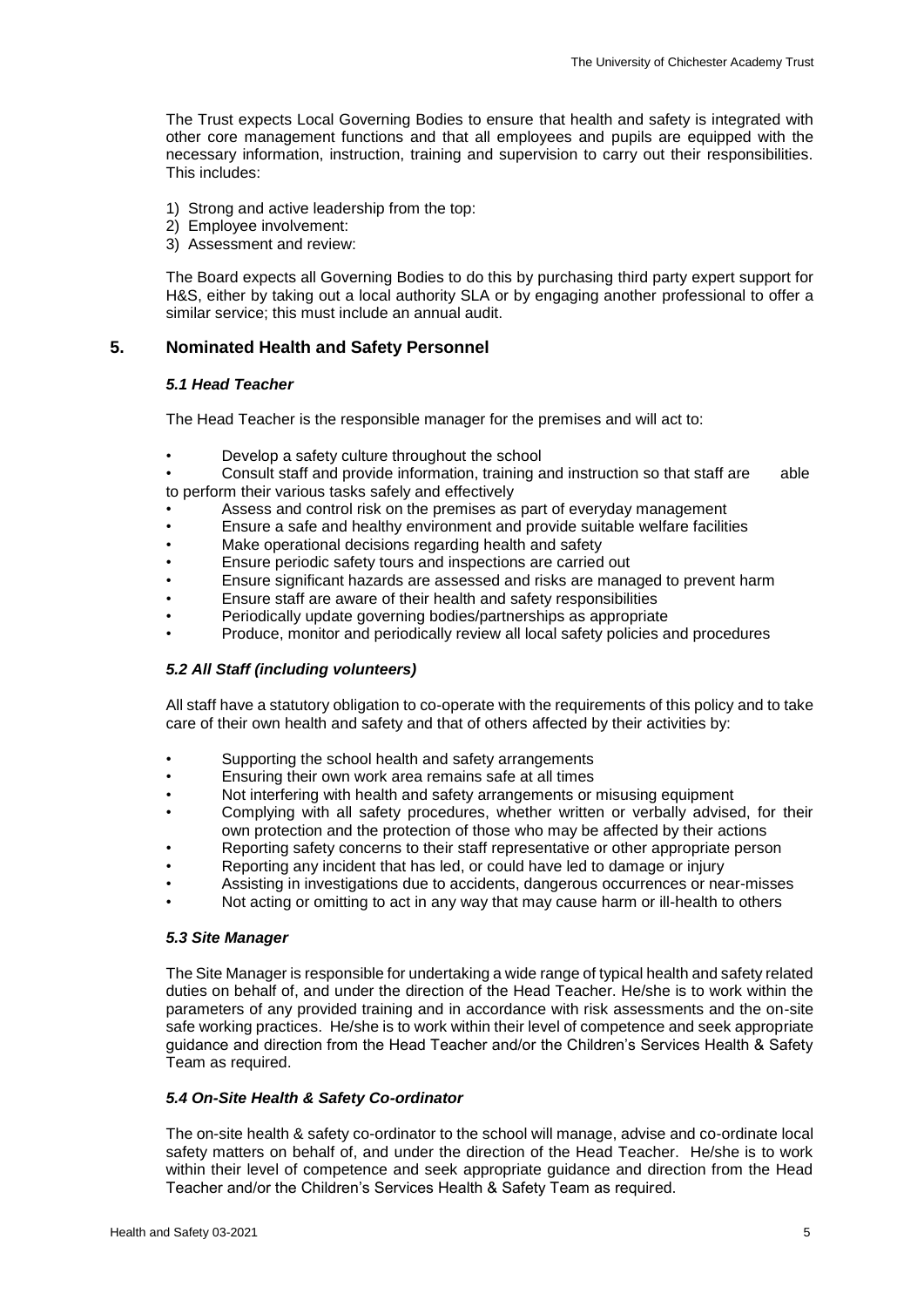#### *5.5 Governors*

Governors are to assist in the assessment of safety related matters and provide appropriate support to the Head Teacher. The health and safety governor should periodically meet to monitor and discuss on-site health and safety performance and discuss actions necessary should this performance appear or prove to be unsatisfactory. Governors will be kept informed of all changes in practice and procedures, new guidance, accidents, incidents and risk related matters at termly resources meeting. The Chair Resources chairs the Health and Safety Committee. The Health and Safety Committee takes responsibility for the monitoring of policies and procedures and safety working practices within the academy.

#### *5.6 Fire Safety Co-ordinator*

The Site Manager is the fire safety co-ordinator who is the competent person for fire safety on the premises and acts on behalf of the Head Teacher. He/she is to attend the fire safety coordinator training course and refresh this training every three years. The fire safety co-ordinator is responsible for the local management and completion of day-to-day fire safety related duties and upkeep of the fire safety manual.

The fire safety co-ordinator is to work within their level of competence and seek appropriate guidance and direction from the Head Teacher and/or the Children's Services Health & Safety Team as required.

#### *5.7 Health & Safety Representative*

The premises health and safety representative (whether a member of staff who is union appointed, or non-union and locally nominated) will represent the staff with regard to their health and safety at work. He/she is expected to promote a positive safety culture throughout the premises and carry out the health and safety duties appropriate to their role in accordance with current guidance and legislative requirements.

#### *5.8 Legionella Competent Person*

The Site Manager is the nominated competent person for Legionella on the premises and acts on behalf of the Head Teacher to provide the necessary competence to enable Legionella to be managed safely. He/she is to annually complete the Legionella e-learning course and all training records are to be retained.

The Legionella competent person will ensure that all periodic and exceptional recording, flushing, cleaning and general Legionella management tasks are correctly completed and recorded in accordance with departmental and corporate requirements. He/she will advise the Head Teacher of any condition or situation relating to Legionella which may affect the safety of any premises users. He/she is to work within their level of competence and seek appropriate guidance and direction from the Head Teacher and/or the Children's Services Health & Safety Team as required.

#### *5.9 Asbestos Competent Person*

The Site Manager is the nominated competent person for asbestos on the premises and acts on behalf of the Head Teacher to provide the necessary competence to enable asbestos to be managed safely. She is to annually complete the asbestos e-learning course and all training records are to be retained.

The asbestos competent person will ensure that all staff have a reasonable awareness of asbestos management and dangers. He/she is to ensure that the appropriate staff are competent in the use of the asbestos register and that asbestos is managed in accordance with departmental and corporate requirements. He/she will advise the Head Teacher of any condition or situation relating to asbestos which may affect the safety of any premises users.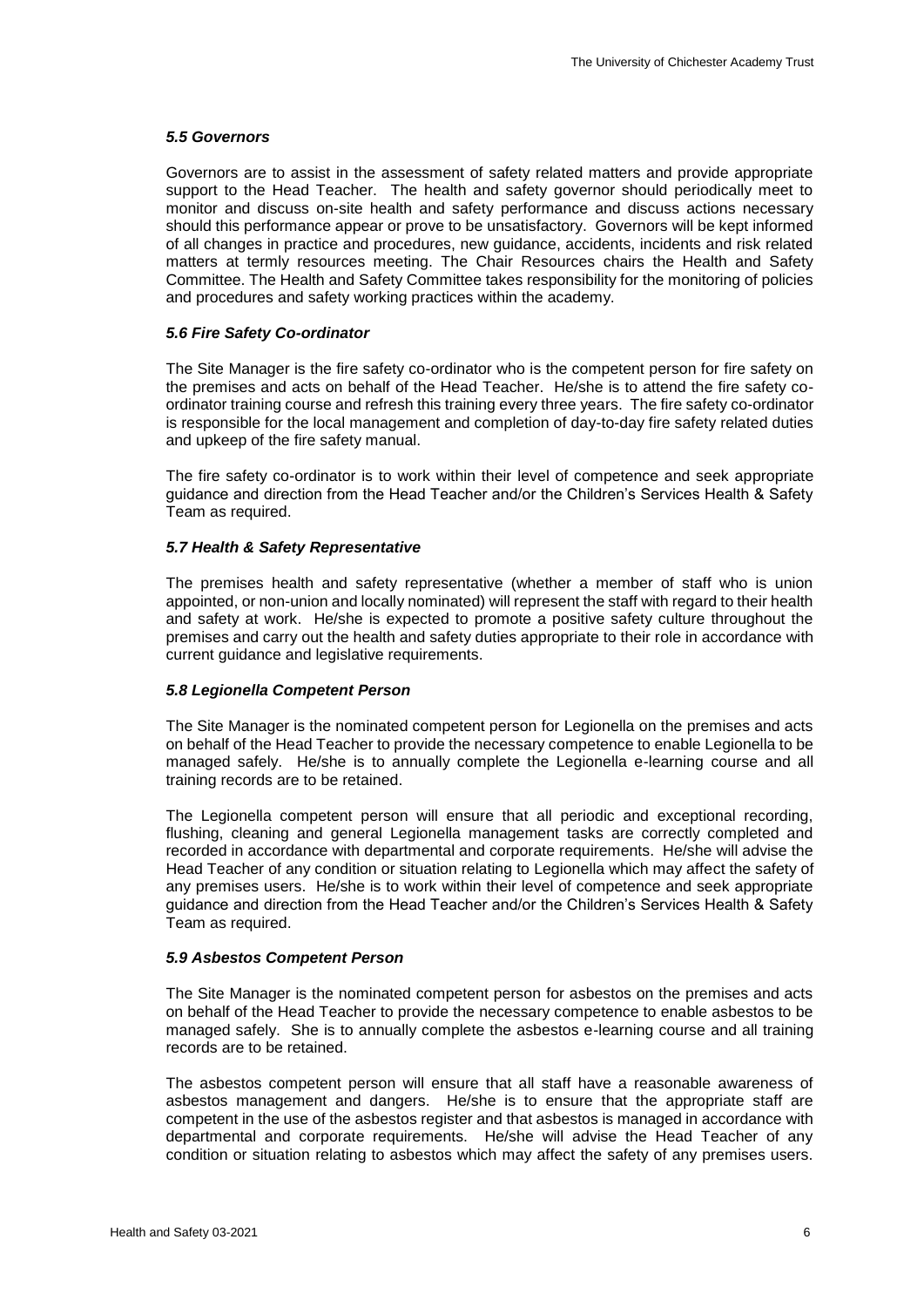He/she is to work within their level of competence and seek appropriate guidance and direction from the Head Teacher and/or the Children's Services Health & Safety Team as required.

#### *5.10 Accident Investigator*

The on-site trained accident investigator is the Head Teacher who will lead on all accident investigations in accordance with departmental and corporate procedures.

### **6. Health and Safety responsibilities**

#### **6.1 Governing Bodies**

Health and safety is a corporate governance issue. The Trust recognises that it can only achieve the highest standards of health and safety management with the active involvement of its Governing Bodies and it delegates responsibility for the management of health and safety management to LGBs in the Scheme of Delegation. The governing body will integrate health and safety into the main governance structures, including subcommittees. All members of the Governing Body will take the lead in ensuring the communication of health and safety duties and benefits throughout the organisation. The governing body will 'own' and understand the key issues involved and decide how best to communicate, promote and champion health and safety.

The Governing Body will:

- Ensure that health and safety appears regularly on the agenda for governing body meetings.
- Ensure that health and safety arrangements are adequately resourced.
- Encourage staff or their representatives to be involved in decisions that affect their health and safety.
- Ensure that governing body decisions are made in the context of the health and safety policy.
- Consider health and safety when deciding senior management appointments.
- Support staff involvement in health and safety.
- Request periodic audits of the effectiveness of management structures and risk controls for health and safety.
- Designate a governor to be the health and safety governor to review health and safety on a periodic basis and to review the annual health and safety audit. They may also undertake visits to the academy to review for themselves the health and safety management arrangements and how they operate.
- Ensure that the academy has a health and safety service level agreement with a third party supplier approved by the Trust.

#### **6.2 Employees**

.

Every employee has health and safety responsibilities from statute and civil law as well as under their contract of employment. It is the duty of all employees to co-operate in implementing health and safety policy by:

- Acting with due care for the health, safety and welfare of themselves and others and co-operating with managers by complying with instructions and procedures for safe working.
- Not intentionally or recklessly interfering with or misusing anything provided in the interests of health, safety or welfare.
- Evacuating pupils promptly from teaching rooms in the case of emergency situations and fire drills, in accordance with Trust procedures.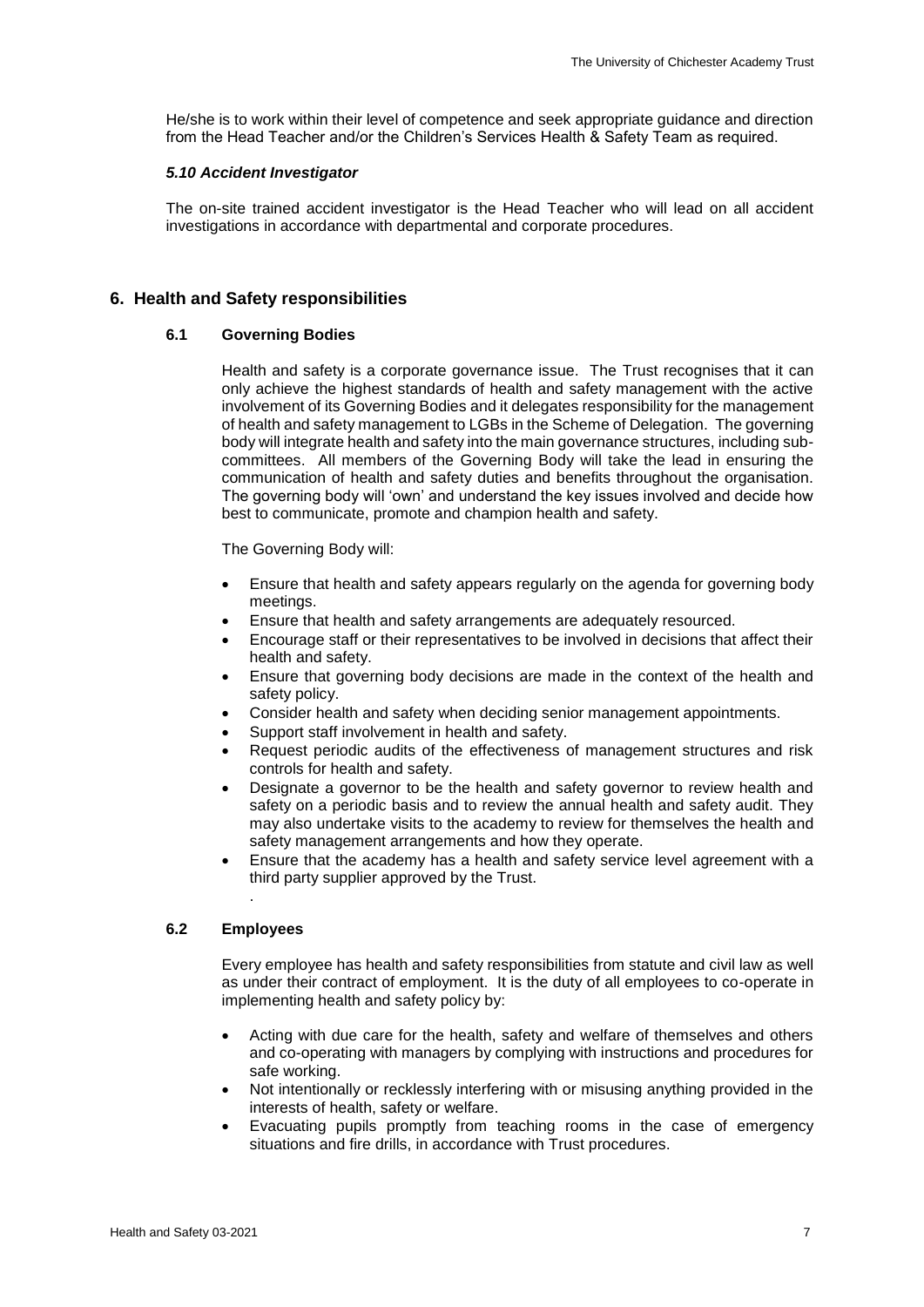- Making proper use of protective clothing and safety equipment provided (in accordance with any training or instruction provided by the Trust), reporting any loss or obvious defect in that equipment and taking reasonable care of it.
- Informing their manager(s) of any shortcomings in respect of the protection arrangements for health and safety and anything that could be considered as representing a serious or immediate danger to health and safety.
- Reporting to their manager(s) any defects in equipment, structures or safety procedures, however trivial it might seem, which they are aware of and incidents which have led or might have led to injury or damage.
- Co-operating with any investigation that might be undertaken with the object of investigating incidents or preventing accidents in the future.
- Making sure that an appropriate and accurate record is made on the Governing Body's accident/incident report form, following an accident or near-miss which has (or could have) led to injury or ill-health and reported to the Health and Safety Officer.
- Taking responsibility for the safety of pupils and visitors, ensuring that any proposed new activity is risk assessed before the activity commences.
- Ensuring risk assessments are conducted where appropriate (e.g. for field trips, work in laboratories or workshops) and all those who may be affected are advised of relevant findings and risk reduction strategies.

## **7. Assessment and review: monitoring and reporting**

Monitoring and reporting are vital parts of the health and safety culture as well as effective management systems and practices which ensure that health and safety risks are dealt with sensibly, responsibly and proportionately. Formally reviewing policies, procedures and practices will help to ensure that established principles are embedded in the organisational culture and adhered to.

A formal review of health and safety performance is essential. It allows governing bodies to establish whether the essential health and safety principles – strong and active leadership, staff involvement, and assessment and review – have been embedded in the organisation and whether the system is effective in managing risk and protecting people.

An annual audit is carried out by the Trust's Health and Safety Officer to ensure that the Trust is complying with relevant health and safety legislation. A premises fire safety risk assessment is to be carried out each year by the school. Premises improvements are prioritised and implemented by the Governing Body.

The school must keep records of accident and incident reports that they have made during the year by keeping a copy of the report form. Accident and incident reports must be kept for a period of three years (the Health and Safety Officer will keep records for longer than this). In addition, records must be kept of the steps taken after an incident has occurred, including details where applicable on accident investigations, risk assessment, subsequent decisions on amendments to procedure and, where necessary related communications.

## **8. Health and Safety Guidance**

The management of health and safety is supported through a variety of policies and procedures and health and safety guidance on topics such as: fire evacuation, manual handling, noise at work, personal protective equipment, portable appliance testing, risk assessment, selection, use and maintenance of work equipment, work at height, working outdoors, display screen equipment, control of substances hazardous to health, alcohol, drug and substance abuse, stress management, and other health and well-being policies. Policies will be developed as a result of changing legislation e.g. Corporate Manslaughter and Driving at Work.

#### **9. Managing health and wellbeing**